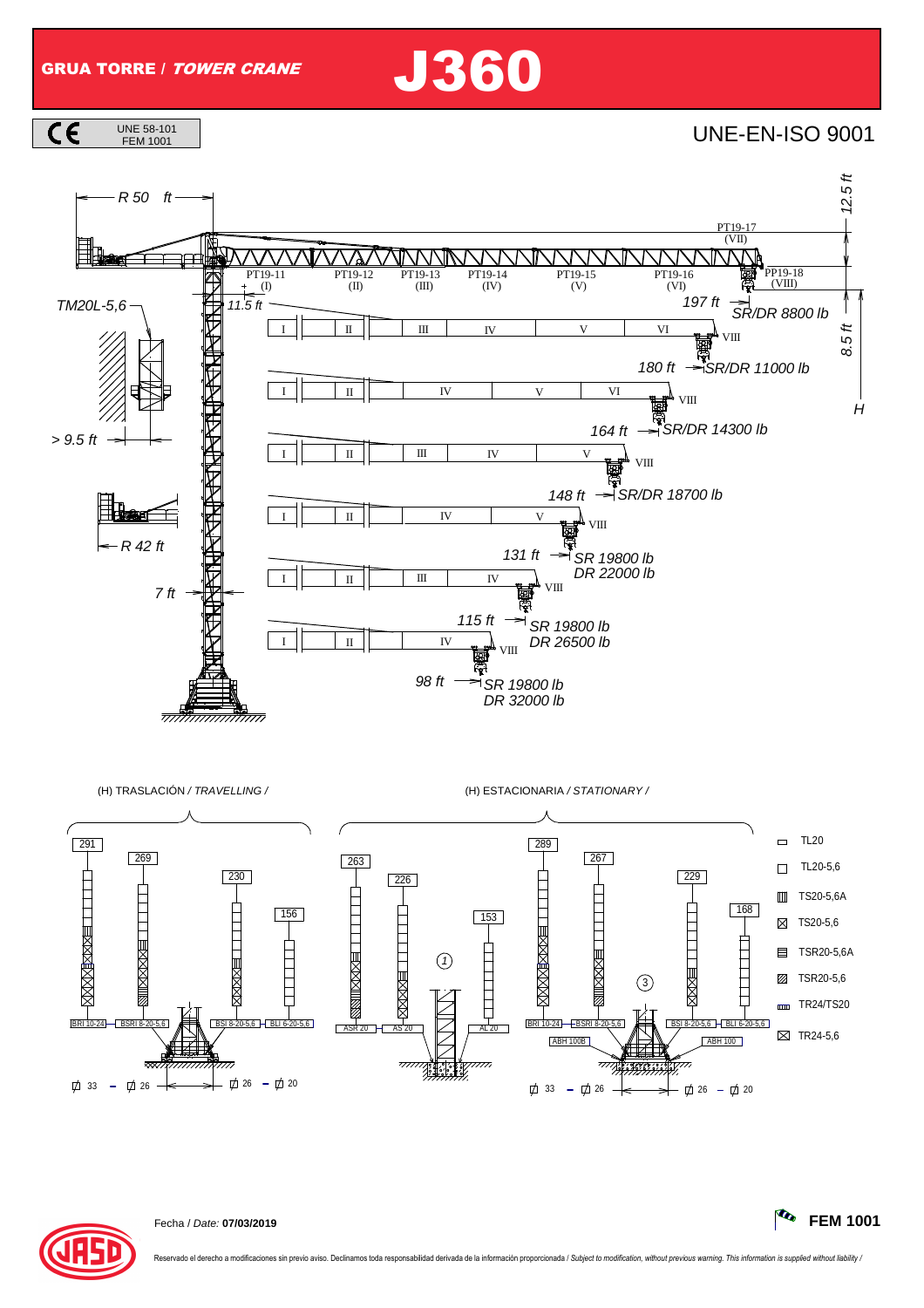| <b>CARGAS / LOADS</b><br><b>J360</b> |                                                          |                                                                                      |             |             |             |             |             |       |       |       |      |
|--------------------------------------|----------------------------------------------------------|--------------------------------------------------------------------------------------|-------------|-------------|-------------|-------------|-------------|-------|-------|-------|------|
| مہم<br>SR/DR (lb)                    |                                                          | Cargas máximas / Maximum loads<br>Single Reeving / Double Reeving - 19800/39700 (lb) |             |             |             |             |             |       |       |       |      |
| <u>NN</u>                            | 19800/39700<br>Alcance del gancho [ft] / Hook reach [ft] |                                                                                      |             |             |             |             |             |       |       |       |      |
| [ft]                                 | $\mathsf{lb}\ \omega$ (ft)                               | 49                                                                                   | 66          | 82          | 98          | 115         | 131         | 148   | 164   | 180   | 197  |
| 197                                  | 102/55                                                   | 19800/39700                                                                          | 19800/32500 | 19800/25400 | 19800/20700 | 17300       | 14700       | 12800 | 11200 | 9900  | 8800 |
| 180                                  | 111/59                                                   | 19800/39700                                                                          | 19800/35600 | 19800/27900 | 19800/22800 | 19100       | 16300       | 14200 | 12400 | 11000 |      |
| 164                                  | 125/7                                                    | 19800/39700                                                                          | 19800/39700 | 19800/31700 | 19800/25900 | 19800/21800 | 18700       | 16300 | 14300 | _     |      |
| 148                                  | 140/75                                                   | 19800/39700                                                                          | 19800/39700 | 19800/36200 | 19800/29600 | 19800/25000 | 19800/21500 | 18700 |       |       |      |
| 131                                  | 131/77                                                   | 19800/39700                                                                          | 19800/39700 | 19800/37100 | 19800/30400 | 19800/25600 | 19800/22000 |       |       |       |      |
| 115                                  | 115/79                                                   | 19800/39700                                                                          | 19800/39700 | 19800/38300 | 19800/31400 | 19800/26500 |             |       |       |       |      |
| 98                                   | 98/81                                                    | 19800/39700                                                                          | 19800/39700 | 19800/39000 | 19800/32000 |             |             |       |       |       |      |



| <b>LASTRES INFERIORES / LOWER BALLASTS</b> |                    |        |        |        |  |  |
|--------------------------------------------|--------------------|--------|--------|--------|--|--|
| <b>BRI 10-24</b>                           | H(f <sub>t</sub> ) | 255    | 273    | 291    |  |  |
|                                            | $P$ (lb)           | 105800 | 158700 | 211600 |  |  |
| <b>BSRI 8-20-5,6</b>                       | H(f <sub>t</sub> ) | 232    | 251    | 269    |  |  |
|                                            | $P$ (lb)           | 158700 | 211600 | 264600 |  |  |
| <b>BSI 8-20-5,6</b>                        | H(f <sub>t</sub> ) | 175    | 212    | 230    |  |  |
|                                            | $P$ (lb)           | 105800 | 132300 | 158700 |  |  |
| BLI 6-20-5.6                               | H(f <sub>t</sub> ) | 83     | 120    | 168    |  |  |
|                                            | $P$ (lb)           | 158700 | 185200 | 238100 |  |  |

H: Altura bajo gancho / Height under hook

Para alturas intermedias tomar el lastre correspondiente a la altura superior / For intermediate heights take the ballast corresponding to the higher height

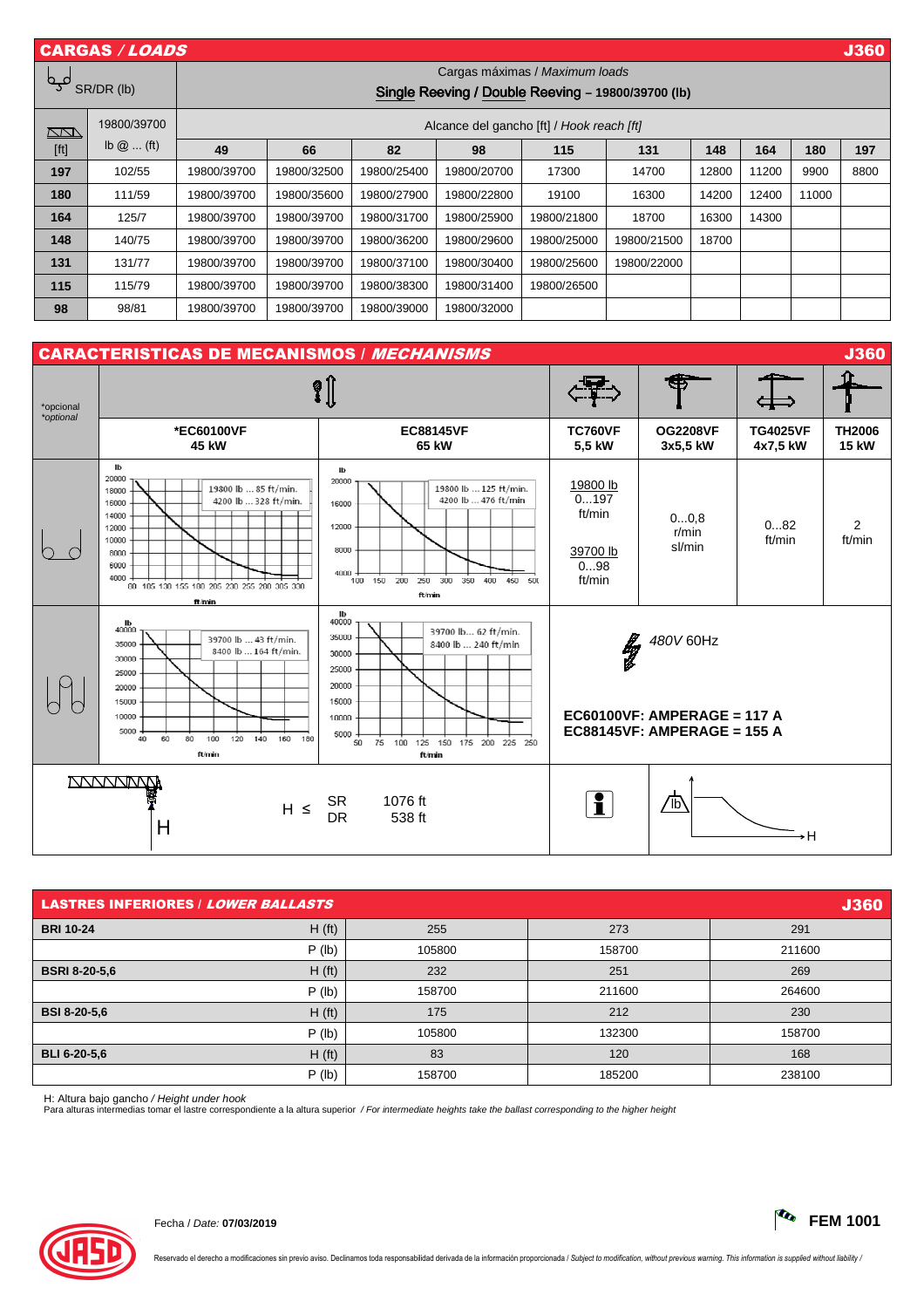| <b>LISTA DE EMBARQUE / PACKING LIST</b>                                                                                             |                                                                                                      |                                                    |                                                              |                                                      |                                                      | <b>J360</b>                                                    |
|-------------------------------------------------------------------------------------------------------------------------------------|------------------------------------------------------------------------------------------------------|----------------------------------------------------|--------------------------------------------------------------|------------------------------------------------------|------------------------------------------------------|----------------------------------------------------------------|
| <b>DENOMINACIÓN / DENOMINATION</b>                                                                                                  |                                                                                                      |                                                    | $L$ [ft]                                                     | A [ft]                                               | $H$ [ft]                                             | P / W[lb]                                                      |
| Torre inferior<br>Lower tower                                                                                                       | TLI20-5,6<br>TSI20-5,6<br>TSRI20-5,6<br>TRID24-5,6                                                   | ェ                                                  | 19.3<br>19.6<br>19.7<br>19.7                                 | 7.6<br>7.6<br>7.4<br>10.5                            | 7.7<br>7.8<br>7.4<br>10.5                            | 9330<br>11880<br>14470<br>18520                                |
| Torre<br>Tower                                                                                                                      | <b>TL20</b><br>TL20-5,6<br>TS20-5,6<br>TSR20-5,6<br>TSR20-5,6A<br>TS20-5,6A<br>TR24-5,6<br>TRD24-5,6 |                                                    | 13.7<br>19.3<br>19.6<br>19.7<br>19.4<br>19.6<br>19.7<br>19.6 | 7.2<br>7.6<br>7.6<br>7.4<br>7.8<br>7.8<br>9.1<br>9.0 | 7.5<br>7.7<br>7.8<br>7.4<br>7.6<br>7.6<br>9.3<br>7.5 | 4620<br>6480<br>7950<br>9400<br>8020<br>9310<br>10200<br>11310 |
| Torre asiento pista + base punta de torre + orientación<br>Slewing table + tower head base + slewing mechanism                      |                                                                                                      | ⊢A<br>−                                            | 17.5                                                         | 8.2                                                  | 8.3                                                  | 17750                                                          |
| Punta de torre<br><b>Tower</b> head                                                                                                 |                                                                                                      |                                                    | 12.0                                                         | 6.5                                                  | 6.5                                                  | 5730                                                           |
| Torre asiento pista + base punta de torre + orientación<br>Slewing table + tower head base + slewing mechanism                      |                                                                                                      | -A -                                               | 26.6                                                         | 8.2                                                  | 8.3                                                  | 23480                                                          |
| PT19-11<br>PT19-12+Tr<br>PT19-13<br>PT19-14<br>Tramo de pluma<br>PT19-15<br>Jib section<br>PT19-16<br>PT19-17<br>PP19-18            | Ш                                                                                                    | IV<br>$\vee$<br>Ш<br><b>VI</b><br>VII<br>VIII<br>A | 33.4<br>33.5<br>17.3<br>33.5<br>33.5<br>33.4<br>16.9<br>2.2  | 5.7<br>5.2<br>5.2<br>5.2<br>5.2<br>5.2<br>5.2<br>5.7 | 7.2<br>7.3<br>7.2<br>6.6<br>6.6<br>6.6<br>6.6<br>2.2 | 5830<br>6650<br>3030<br>5270<br>3560<br>2950<br>1270<br>390    |
| Tirante sostén pluma<br>Jib support tie                                                                                             |                                                                                                      |                                                    | 21.5                                                         | 5.9                                                  | 1.1                                                  | 5000                                                           |
| Contrapluma II con mecanismos (sin cable) y plumín<br>auxiliar<br>Counterjib II with mechanism (without rope), and auxiliary<br>jib |                                                                                                      | $\blacksquare$<br>W<br>玉                           | 39.3                                                         | 6.9                                                  | 7.7                                                  | 16610                                                          |
| Contrapluma I<br>Counterjib I                                                                                                       |                                                                                                      |                                                    | 8.3                                                          | 6.3                                                  | 1.9                                                  | 2110                                                           |
| Polipasto<br>Hook assembly                                                                                                          | SR/DR                                                                                                | ۰A                                                 | 4.5                                                          | 1.3                                                  | 5.4                                                  | 1120                                                           |
| Carro<br>Trolley                                                                                                                    | SR/DR                                                                                                |                                                    | 7.2                                                          | 7.8                                                  | 6.0                                                  | 1970                                                           |
| Plataforma y cabina (2 x 1,5)<br>Platform and cabin                                                                                 |                                                                                                      |                                                    | 11.5                                                         | 6.8                                                  | 7.9                                                  | 2390                                                           |
| Contrapeso<br>Counterweight <sup>5</sup>                                                                                            | Lastre<br><b>Ballast</b>                                                                             | н                                                  | 12.5<br>12.5<br>12.5                                         | 1.9<br>0.9<br>0.6                                    | 4.9<br>4.9<br>4.9                                    | 13230<br>6610<br>4410                                          |
| Transporte torre de montaje<br>Jacking cage transport                                                                               | TM20L-5,6                                                                                            |                                                    | 31.3                                                         | 6.8                                                  | 8.3                                                  | 12500                                                          |



.

Fecha / Date: **07/03/2019 FEM 1001**